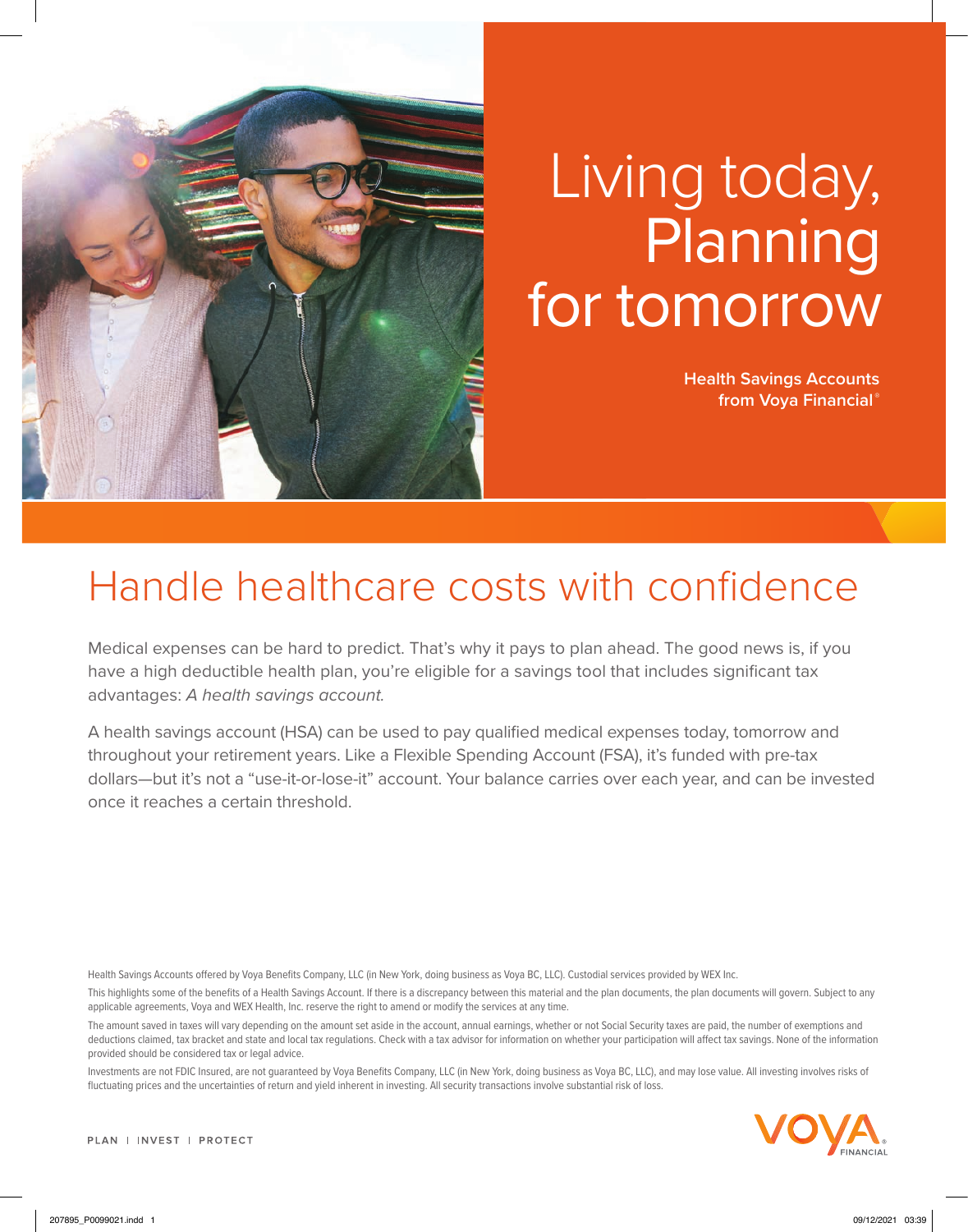

Save

Benefit from *four* tax advantages as you save for healthcare expenses.



## Grow

Build your balance year after year; it's yours to save or invest.<sup>1</sup>

<u>\$</u>

## Spend

Spend on medical expenses today, plus medical and non-medical expenses after age 65.2

The average American couple will need **\$296,000** to cover out-of-pocket healthcare costs in retirement.<sup>3</sup> Be ready for tomorrow—and today—with a Health Savings Account from Voya Financial.

1 Investments are not FDIC Insured, are not guaranteed by Voya Benefits Company, LLC (in New York, doing business as Voya BC, LLC), and may lose value. All investing involves risks of fluctuating prices and the uncertainties of return and yield inherent in investing. All security transactions involve substantial risk of loss. <sup>2</sup> The list of eligible expenses are set by federal regulations and are subject to change. Contact your Plan Administrator for more information or visit www.irs.gov for details. The amount you save in taxes will vary depending on the amount you set aside in the account, your annual earnings, whether or not you pay Social Security taxes, the number of exemptions and deductions you claim on your tax return, your tax bracket and your state and local tax regulations. Check with your tax advisor for information on whether your participation will affect your tax savings. Health Savings and Spending Accounts, including Health Savings Accounts, Flexible Spending Accounts, Commuter Benefits, Health Reimbursement Arrangements, and COBRA Administration offered by Voya Benefits Company, LLC (in New York, doing business as Voya BC, LLC). Administration services provided by WEX Health, Inc., and Benefit Strategies, LLC.

3 Source: Employee Benefit Research Institute, Issue Brief, 2018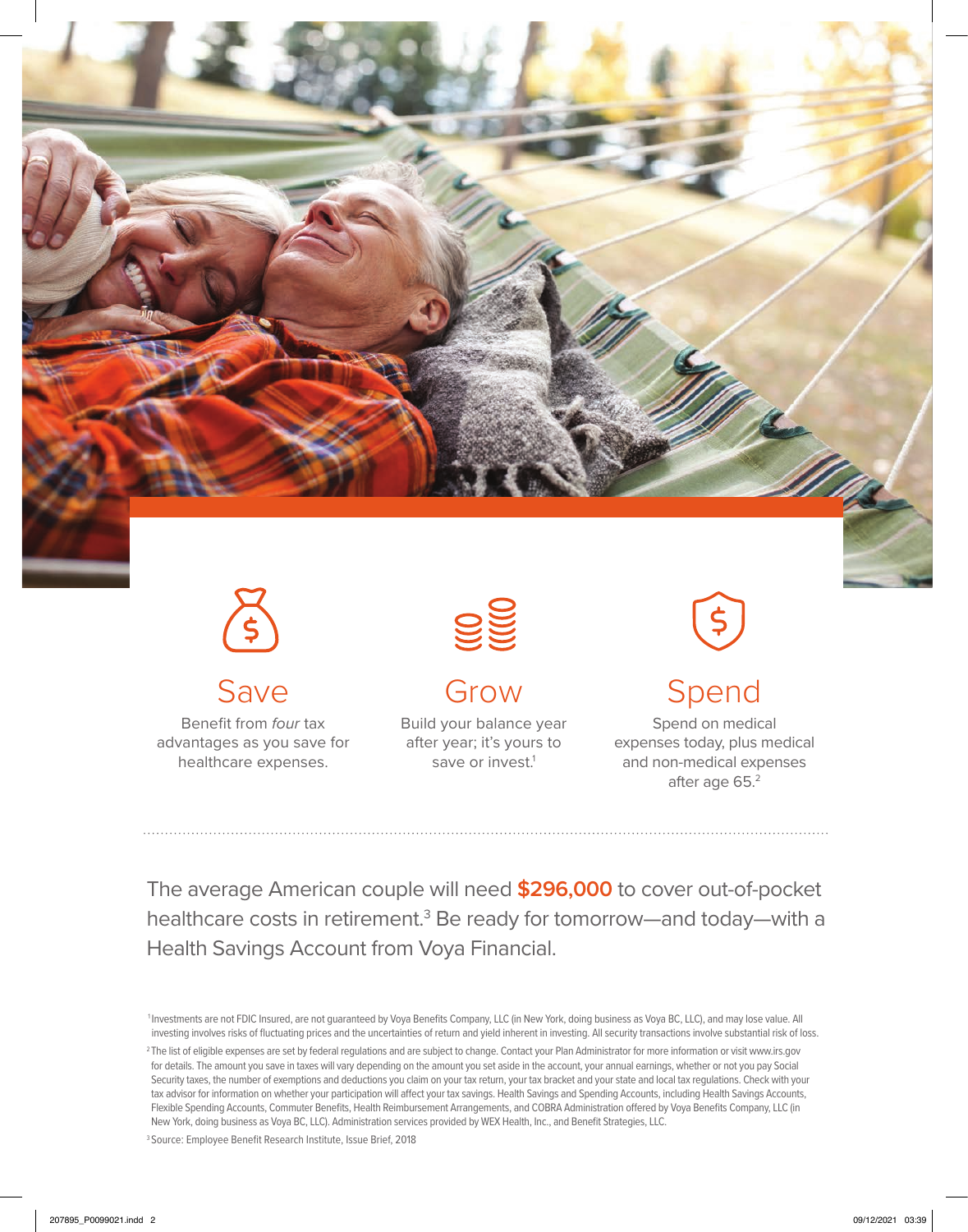# Save *more* with unique tax benefits

HSAs offer tax advantages that you can't get anywhere else. Pre-tax money goes in and tax-free money comes out (when it's being used for qualified expenses). You'll benefit in these four ways:

- No federal (or state, in most cases) taxes 1
- No FICA (social security and Medicare) taxes 2
- Tax-free investing within your account 3
- Tax-free withdrawals for qualified medical expenses 4

#### **Contribute pre-tax dollars up to an annual maximum.**

You can contribute to your HSA up to the annual per-person or family limit set by the IRS. You'll be able to take tax-free withdrawals for qualified medical expenses whenever you need them, and the account stays with you—even if you change employers.

#### **2022 Annual Maximums**

Both you and your employer may contribute to your account; the annual maximum applies to your combined contributions

| <b>Individual Coverage:</b>                                          | \$3,650 |
|----------------------------------------------------------------------|---------|
| <b>Family Coverage:</b>                                              | \$7,300 |
| <b>Catch-Up Contribution:</b><br>(allowed for those age 55 and over) | \$1,000 |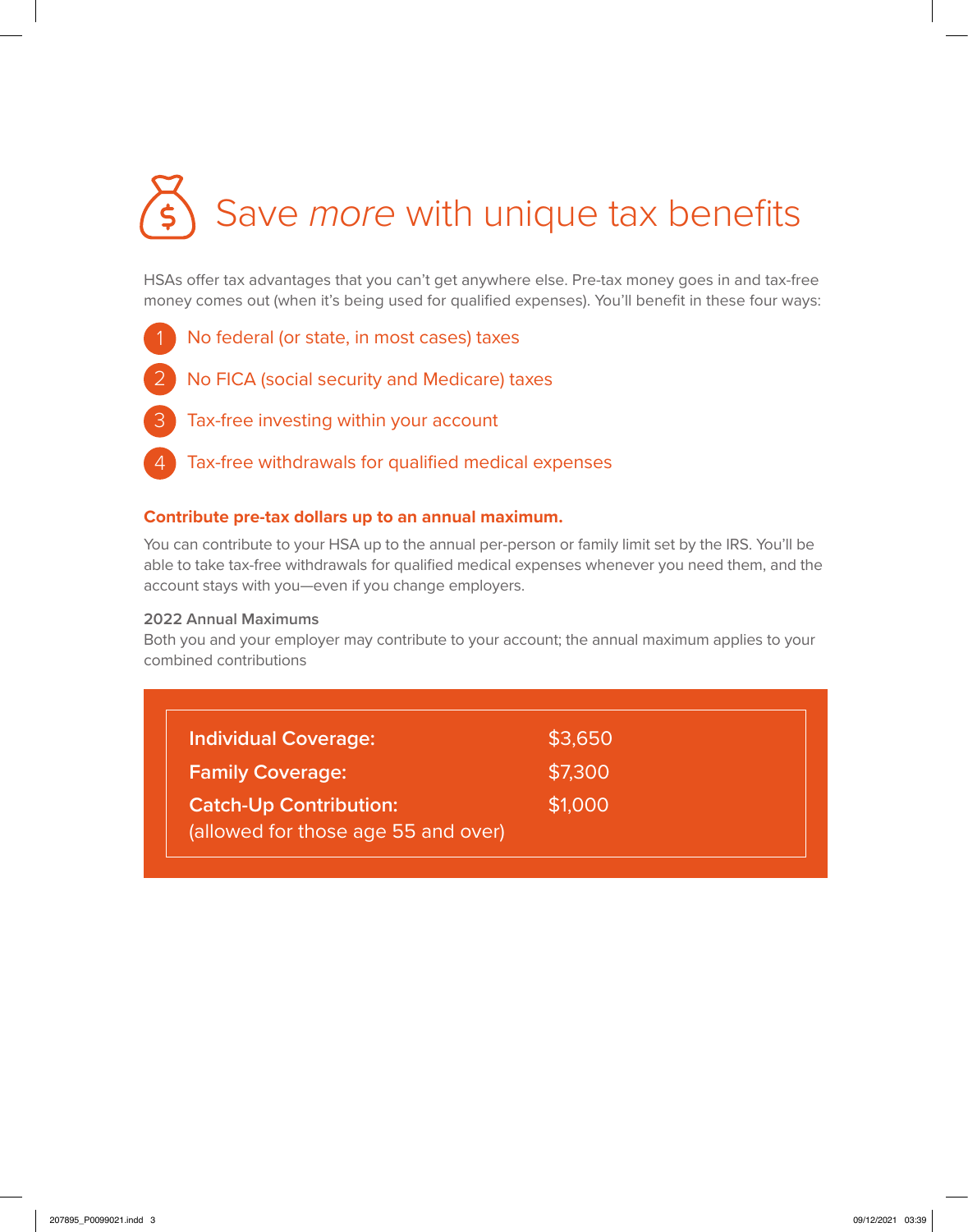## Grow *over time* as you save or invest

Once a contribution is made, whether it's by you or your employer, it's yours to manage as you choose. The balance will roll over year after year, and once it reaches the investment threshold you'll have the option to invest it in mutual funds carefully selected by Voya's in-house Investment Management team. (As with any investment, there are risks; make sure to fully explore those risks before choosing to invest your balance.)

As you work toward retirement, you'll be able to make withdrawals as needed for qualified medical expenses. At age 55, you can contribute an additional \$1,000 each year. Then, after age 65 you'll be able to make withdrawals for non-medical expenses; the only difference is they'll be taxed as ordinary income, just like withdrawals from a 401k or IRA.

Unlike a 401k or IRA, your HSA contributions aren't subject to FICA taxes and you aren't required to take minimum distributions at any age.

#### **Invested vs. Saved**

Here's how much of a difference it potentially could make if you invested an annual contribution of \$7,300 vs. simply saving it:



\* For illustrative purposes only. Assumptions: 30-year investment timeframe; annual contributions of \$7,300; 6% annual return on investment; Interest compounded annually; 0% return on cash; no withdrawals. This hypothetical example does not represent the performance of any particular investment and is not a guarantee of future results. The illustration does not consider investment fees or expenses that would lower performance. Actual rates of return will fluctuate.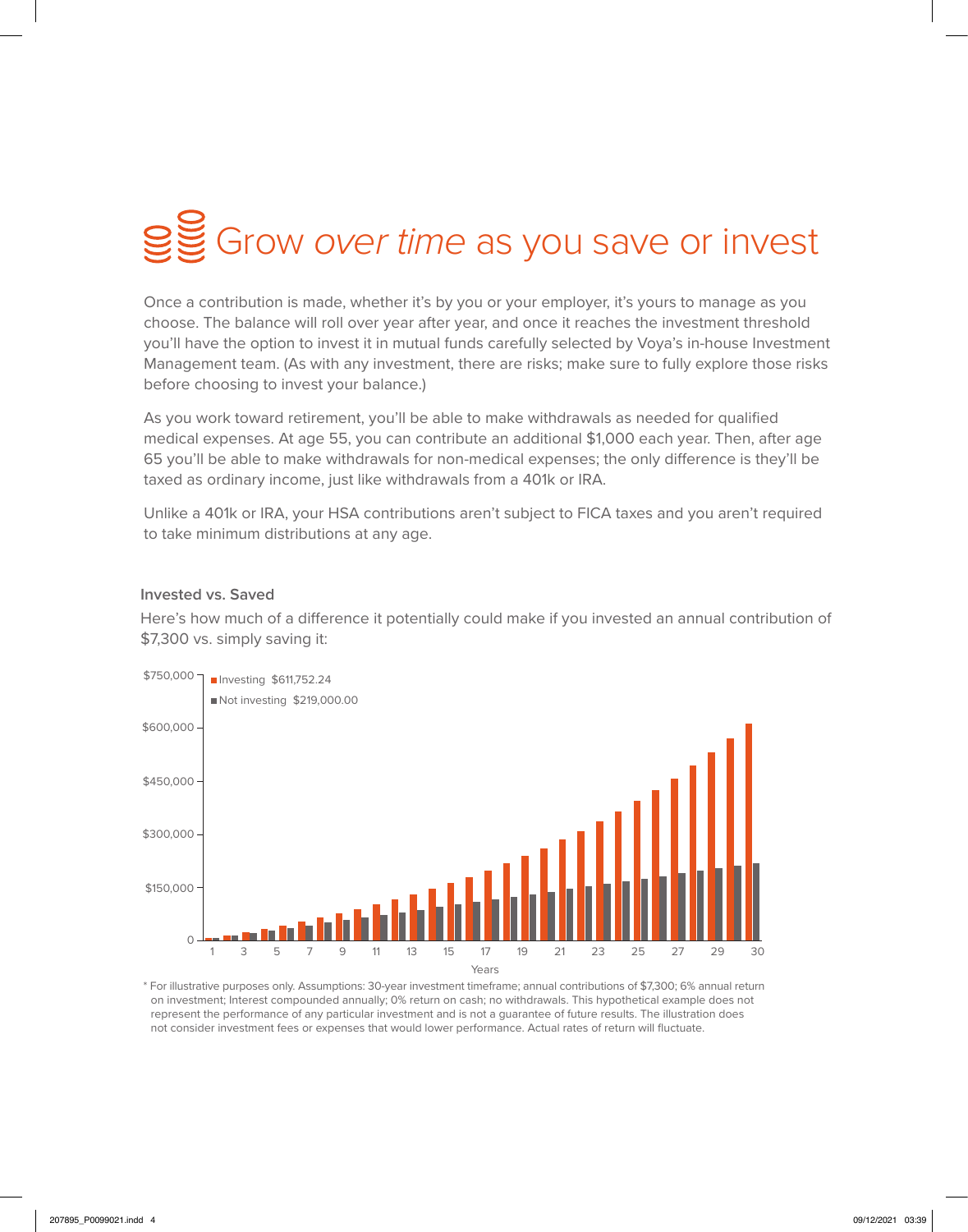### Match, then max out

Did you know that more than one-third of hardship withdrawals from retirement accounts like 401ks and IRAs are caused by medical expenses?<sup>4</sup> Avoid hassles, headaches and potential penalties by maximizing what you save in your HSA.

Because of the unique advantages HSAs offer, some retirement professionals recommend contributing to both your HSA and 401k up to your employer's match, and then shifting your focus to funding your HSA up to its annual maximum.

When you reach age 65 and elect Medicare coverage, you are no longer eligible to contribute to your HSA. However, the account's balance can still be invested and/or used for medical and non-medical expenses.

4 TIAA-CREF, Borrowing Against Your Futures Survey, 2014

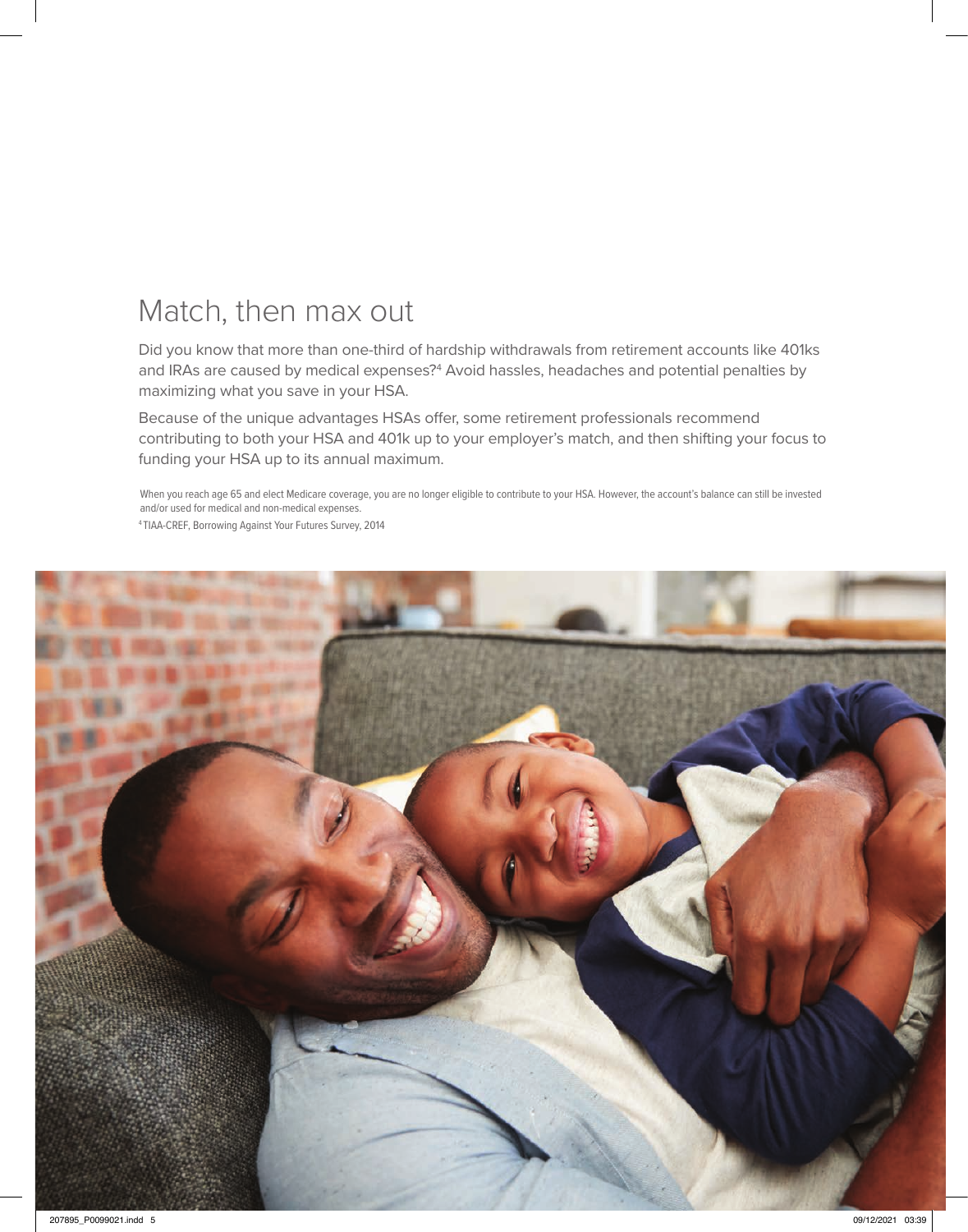## $\bigodot$ Spend *easily*, anytime you need it

When you choose an HSA from Voya Financial, you'll get a debit card that makes paying for healthcare expenses quick and easy. You'll also get access to a secure website where you can view account activity, plus a mobile app that makes it easy to capture receipts and reimburse yourself on the go.

#### **Ready to get started? Make sure you're eligible.**

To be eligible for an HSA, you must have a high deductible health plan. As you explore your health plan options, you'll need to balance your decision making between:

- Most "consumer directed" plans.
- May have lower premiums.
- Also may have higher out-pocket-costs.
- Deductible is at least \$1,400/individual or \$2,800/family.

#### **HSA-eligible Not HSA-eligible**

- Most "traditional" plans (PPOs, HMOs, etc.)
- May have higher premiums.
- Also may have lower out-of-pocket costs.
- Deductible is less than \$1,400/individual or \$2,800/family.

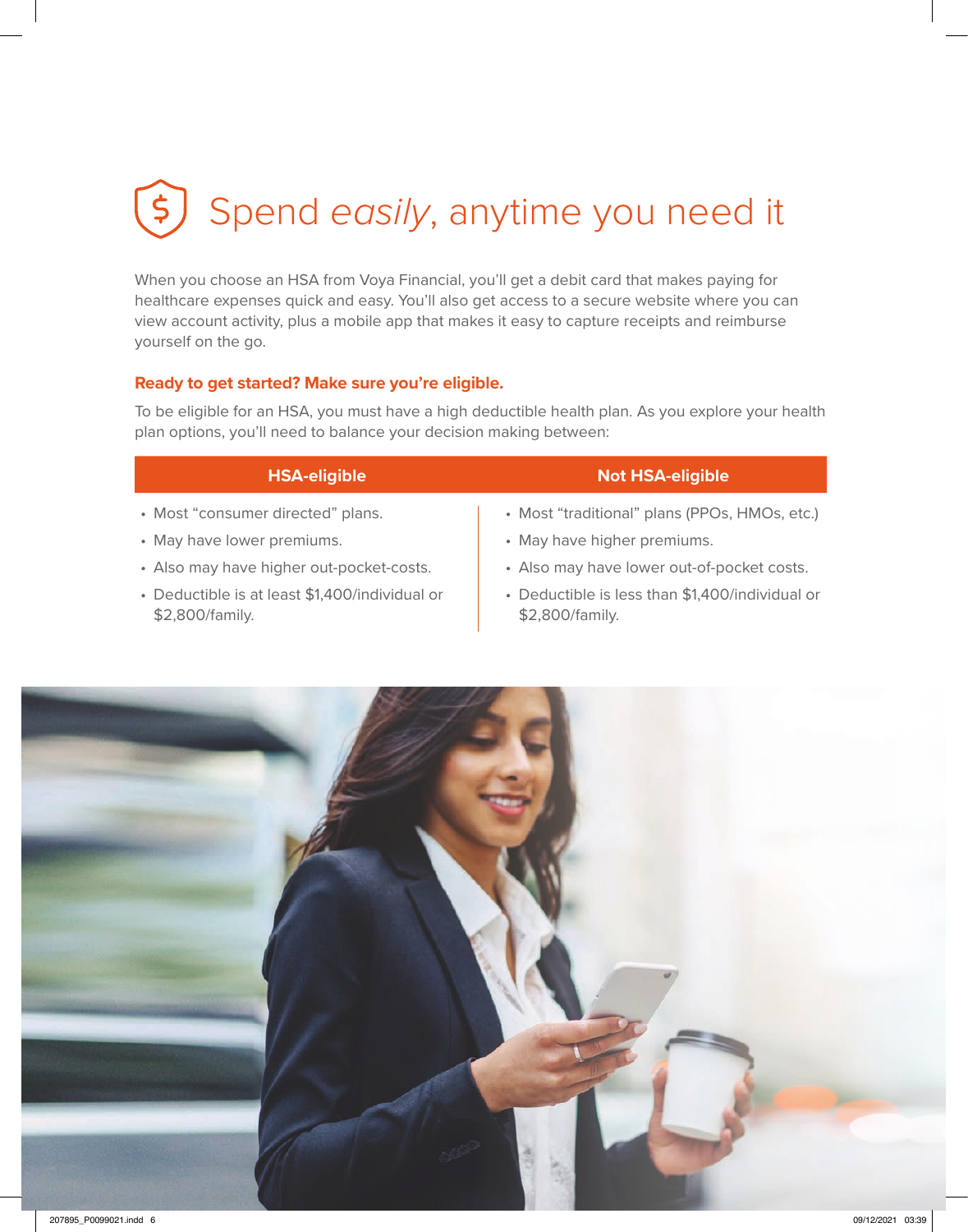#### **Should you add a Limited Purpose FSA?**

When you open an HSA, you may also have the option to add a limited-purpose FSA. This can be helpful if you know you'll have vision or dental expenses like glasses, contact lenses, orthodontia care or other qualified expenses in the coming year, but still want to maximize what you can put into your HSA.

A limited-purpose FSA can only be used for certain eligible vision and dental expenses until your medical plan's deductible is met. One important note: It's a "use-it-or-lose-it" account that won't roll over at the end of the year.

### Save, grow and spend your healthcare dollars with Voya Financial

The road to retirement doesn't always go as planned. Be prepared—today and tomorrow with a Health Savings Account from Voya Financial.

## Use your HSA for expenses\* like:

- Office visit, X-rays, lab work
- Hospital expenses
- Prescription drugs
- Dental cleanings, fillings and crowns
- Co-pays and co-insurance
- Eye exams, glasses and contacts
- Over-the-counter healthcare items (like bandages, contact lens solution, thermometers and more)

*\* For a complete list of qualified expenses, contact your Plan Administrator or visit irs.gov and search for Publication 502: Medical and Dental Expenses.*